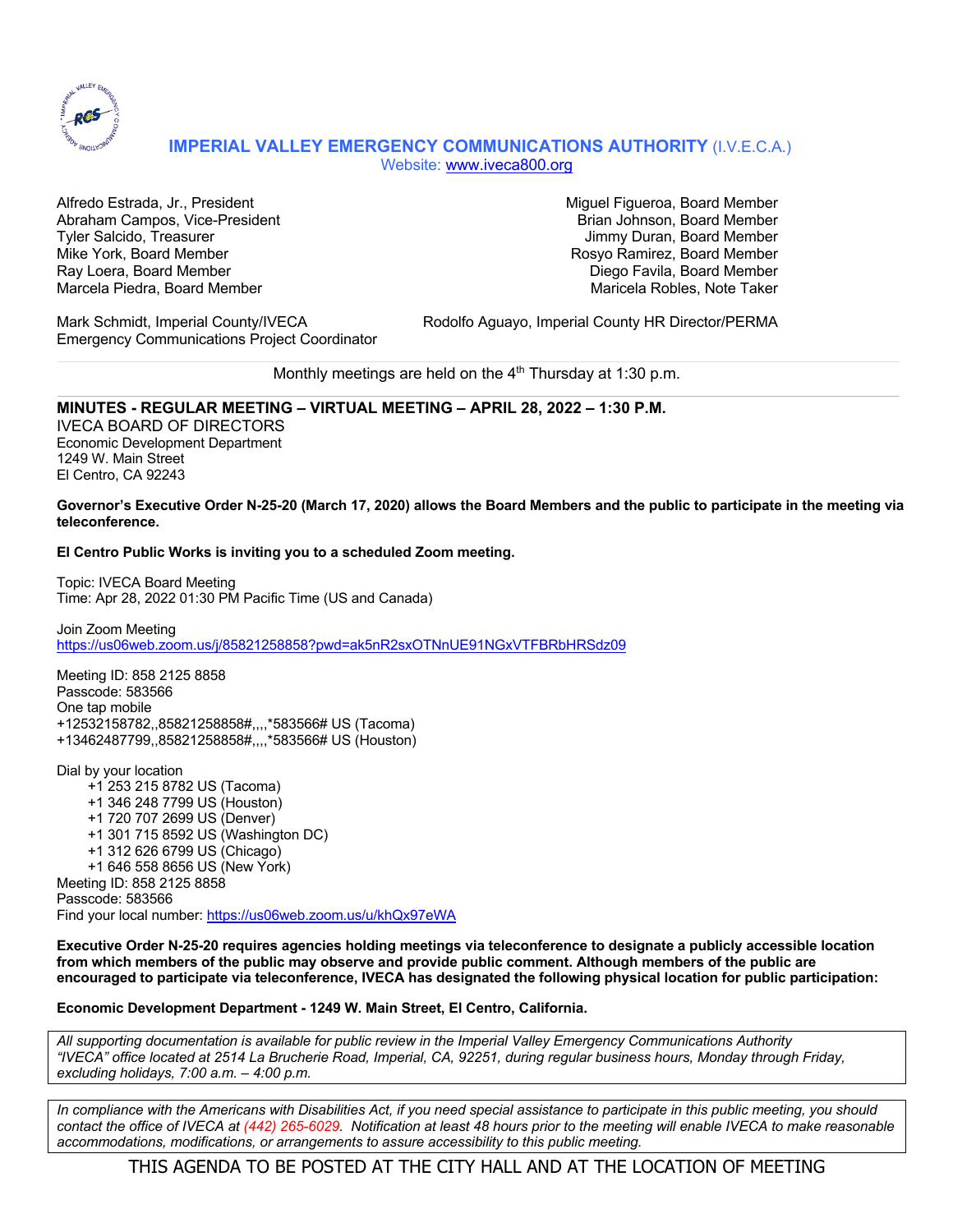### **AGENDA**

**April 28, 2022. Begin 1:36 p.m. Virtual Meeting. Board Members In Attendance:** Rosyo Ramirez, Marcela Piedra, Chief Duran, Abraham Campos, Chief Estrada, Chief Favila, Chief York, and Tyler Salcido. Attorney Smerdon and Project Coordinator Mark Schmidt in attendance

### **I. CALL TO ORDER:**

- 1. Verify the quorum of Board Members. Quorum achieved.
- 2. Verification of posting of Agenda. Agenda posted April 21, 2022.

**II. PUBLIC COMMENTS:** *This is a public meeting. The IVECA Board welcomes your input and you may address the Board on items that are within the jurisdiction of IVECA but are not on the agenda. Members of the public may comment on items that are on the agenda when that item is being addressed by the Board. Please state your name and address for the record. Speaking time is limited to three (3) minutes. The Board is prohibited from discussing or taking any action on any item not appearing on the agenda.* 

**III. CONSENT AGENDA:** *Consent agenda items are approved by one motion. IVECA Board or members of the public may pull consent items to be considered at a time determined by the President.*

- Approval of IVECA's Minutes: Regular Meetings.
- Approval of IVECA's Monthly Financial Reports.

**Recommendation:** Approval of the Consent Agenda.

**Final Action:** Motion by Chief York to approve the Consent Agenda, seconded by Chief Favila. Motion approved unanimously.

### **IV. NEW BUSINESS:**

1. **Information/Discussion:** PSAP Regionalization Implementation Plan Update.

Steve Haberman, Mission Critical Partners (MCP), gave a PowerPoint presentation update on the PSAP Regionalization Plan. Chief York inquired if the presented PSAP Regionalization Constellation Model has been utilized with other clients near the Imperial Valley. Jamie Young, MCP, mentioned there were not any in Southern California, but in the Bay area and in Silicon Valley, there were a few agencies utilizing virtual consolidations. Chief York requested to get the contact information for those agencies. He would like to see how the Constellation Model operates before committing to invest in this program. Abraham Campos added how the board agrees on the plan but is divided on the cost side of it. Chief Duran commented how the board needs to look at the basics. There are four police agencies running PSAPs in the Valley that carry most of the load and what could be done is consolidate those four agencies first. Chief York added how he does not believe the cost of consolidating can be afforded by any of the organizations within the Imperial County.

**Recommendation:** None requested.

**Final Action:** None requested.

2. **Discussion/Action:** The Board will consider the appointment of an alternate to serve on the NextGen Board, which convenes in San Diego.

**Recommendation:** Appoint an alternate to serve on the NextGen Board.

**Final Action:** Chief York appointed as alternate. Motion to accept made by Abraham Campos, seconded by Chief Johnson. Motion approved unanimously.

3. **Discussion/Action:** The Board will consider a Budget Amendment in the amount of \$4,726.00 from IVECA's Contingency Account Number 08, to IVECA's PERMA Account Number 00.

**Recommendation:** Approve the Budget Amendment in the amount of \$4,726.00.

**Final Action:** Motion by Abraham Campos to approve the Budget Amendment in the amount of \$4,726.00, seconded by Chief Duran. Motion approved unanimously.

#### **V. REPORTS:**

**1.** Other: Reports from officers and committees.

#### **VI. INFORMATION:**

- **1.** IVECA Updates.
	- a. Legal Counsel, Attorney Smerdon. No updates.

THIS AGENDA TO BE POSTED AT THE CITY HALL AND AT THE LOCATION OF MEETING